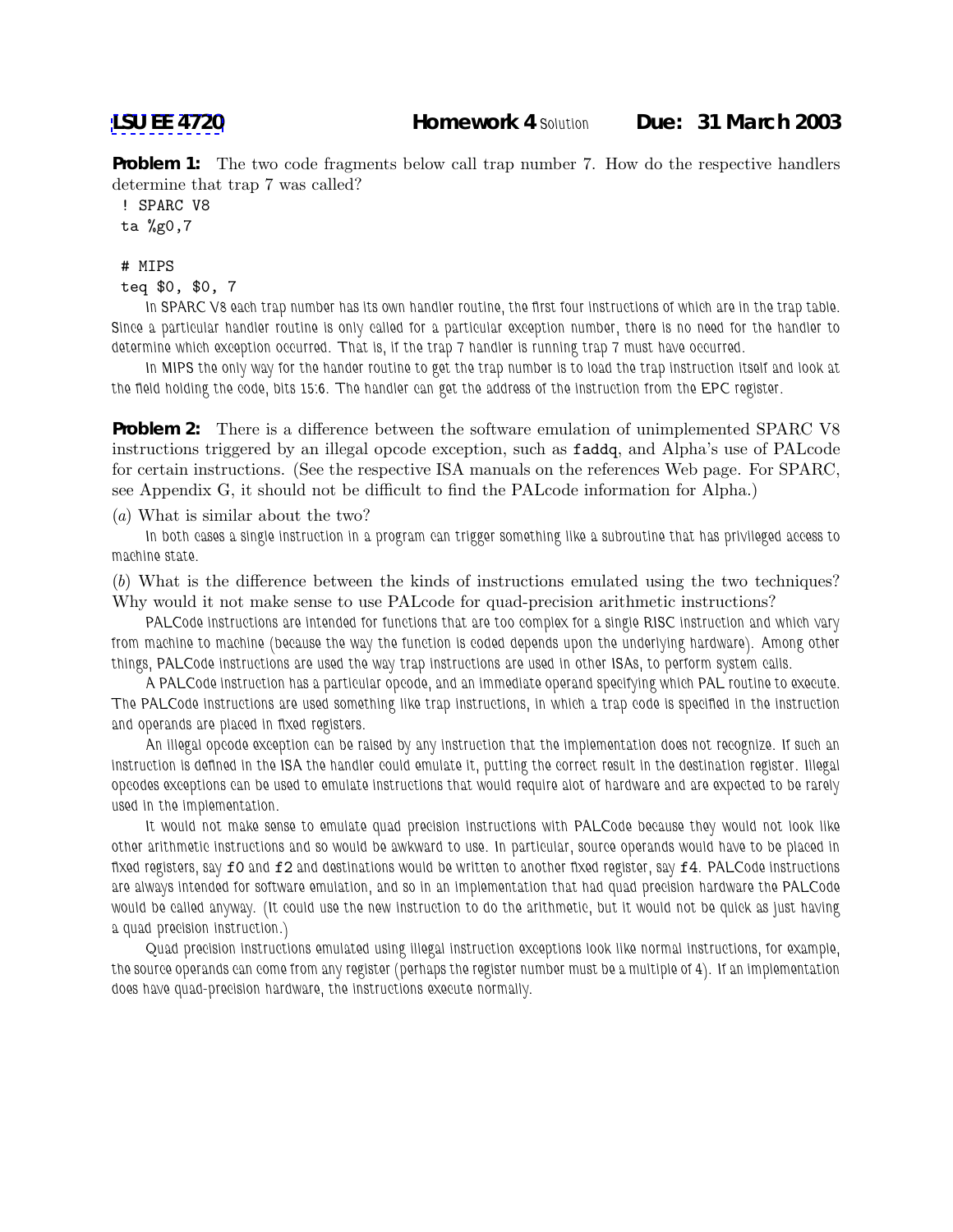**Problem 3:** In both SPARC and MIPS each trap table entry contains the first few instructions of the respective trap handler. On some ISAs a *vector table* is used instead, each vector table entry holds the **address** of the respective handler.

Why would the use of a vector table (rather than a trap table) be difficult for the MIPS implementation below?



*When an exception occurs the processor must branch to the handler routine. With a trap table the address of the handler routine can be determined by combining the trap base register (SPARC) or a fixed address (MIPS) with the exception code, this requires little or no hardware. If a vector table were used the address of the trap handler would have to be read from memory. First, the address of the vector table entry (holding the handler address) would need to be computed, that can also be done easily. Next the vector table entry must be read from memory. That would require the use of the memory stage which would complicate things because (1) the memory stage is not being used to execute an ordinary instruction (complicating control), (2) a new path must be added for sending the vector table address to the memory address input, and (3) a path must be added from the memory output port to the PC input. All of this can be done of course, but at best it might save only a few cycles from a rarely occurring event.*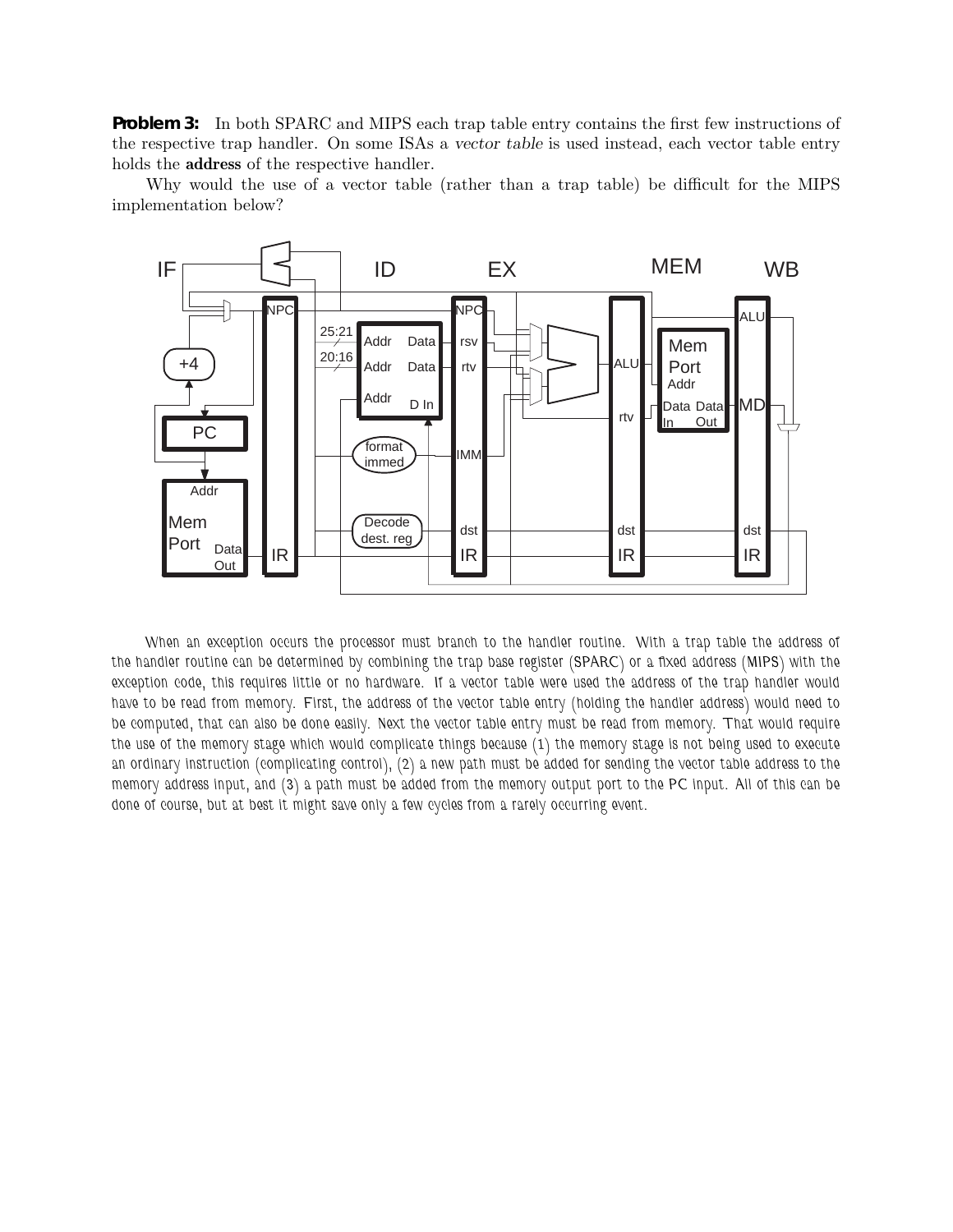**Problem 4:** One way of implementing a vector table interrupt system on the MIPS implementation above would be by injecting hardware-generated instructions into the pipeline to initiate the handler. These instructions would be existing ISA instructions or new instructions similar to existing instructions.

What sort of instructions would be injected and how would they be generated? Show changes needed to the hardware, including the injection of instructions. In the hardware diagram the instructions can be generated by a magic cloud [tm] but the cloud must have all the inputs for information it needs.

Include a program and pipeline execution diagram to show how your scheme works.

- Assume an exception code is available in the MEM stage.
- Include a vector base register, (VBR), which holds the address of the first table entry. *The solution is on the next page.*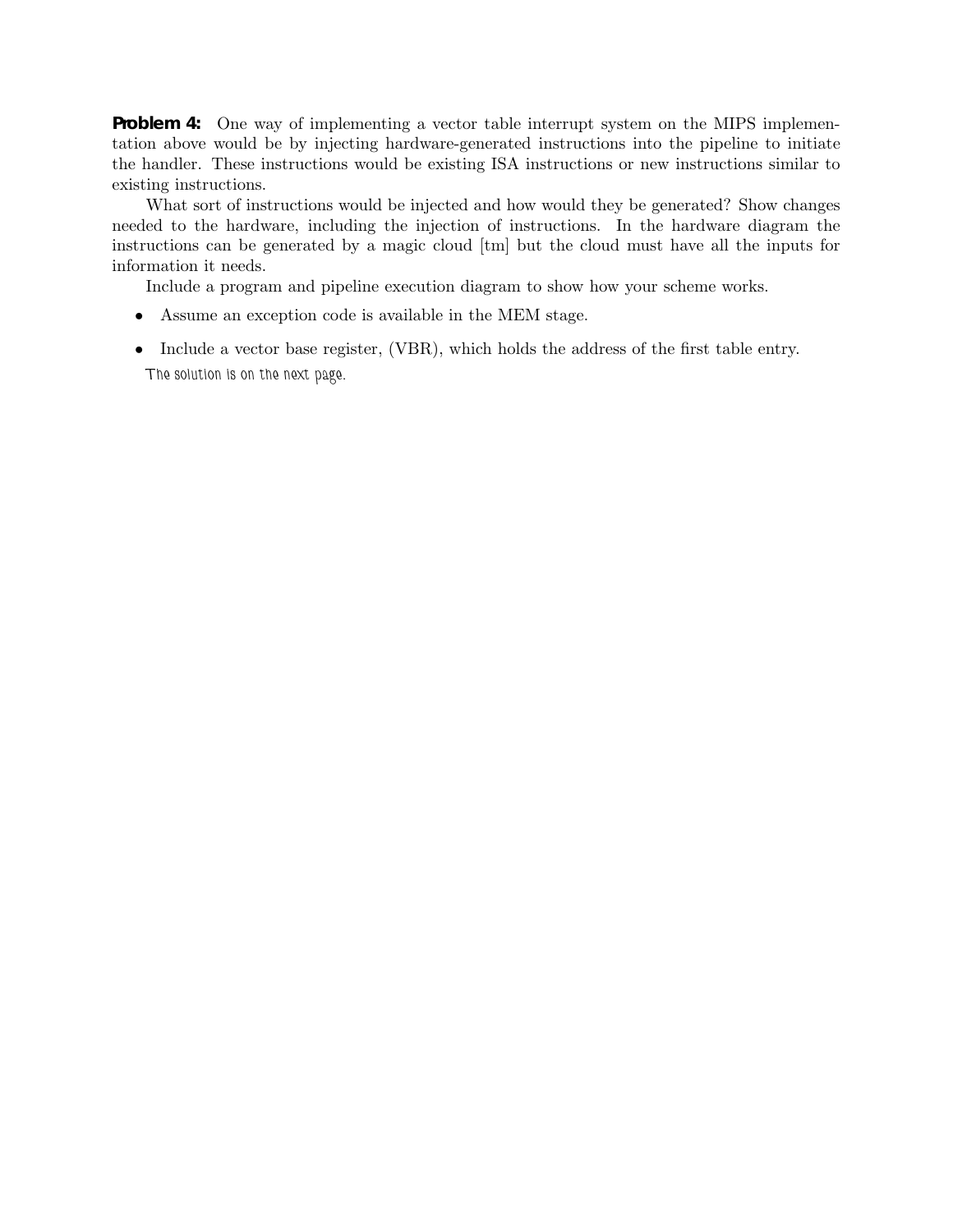*The solution appears below. Two new registers,* VBR *(vector table base register) and* Exc Code *(exception code) are shown. The inputs to these registers are omitted for clarity. Register* VBR *is loaded by a system instruction (not shown or discussed further) while* Exc Code *is loaded by the hardware when an instruction raising an exception passes through the MEM stage. The hardware injects three instructions,* lui*,* lw*, and* jsysr*. Instruction* jsysr *is new, it jumps to the address in its operand register and switches the processor to system mode. It does not have a delay slot. The code uses register* k0 *which ordinary code must not use.*

*Normally the top input of the multiplexor is used. When an exception occurs the other inputs are used in sequence, injecting the three instructions. The immediate portion of the* lui *and* lw *instructions are inserted by the hardware, based on the contents of the* VBR *and* Exc. Code *registers.*

*A pipeline execution diagram is shown below. Notice that the injected instructions do not use IF.*